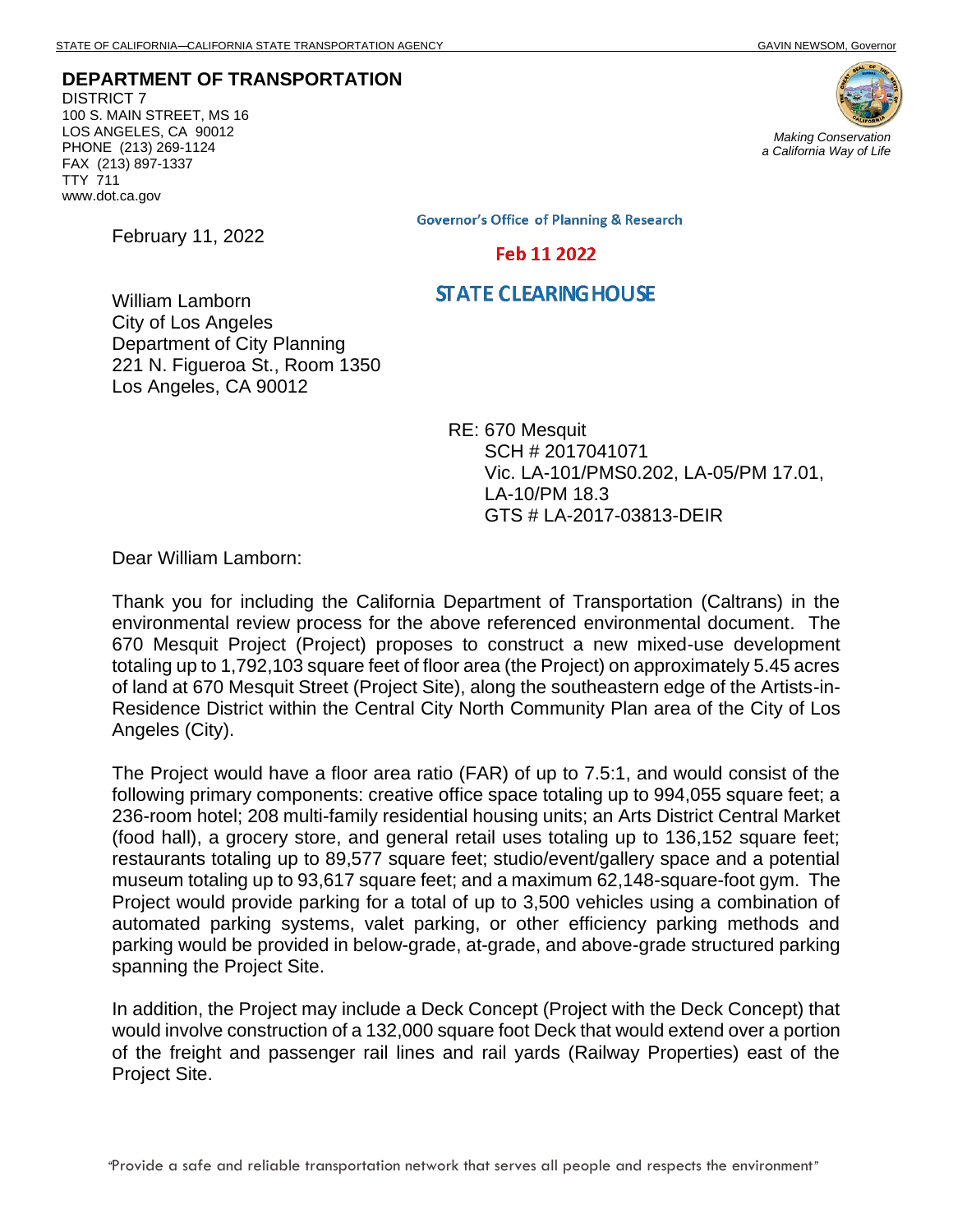The mission of Caltrans is to provide a safe and reliable transportation network that serves all people and respects the environment. Senate Bill 743 (2013) has codified into CEQA law and mandated that CEQA review of transportation impacts of proposed development be modified by using Vehicle Miles Traveled (VMT) as the primary metric in identifying transportation impacts for all future development projects. You may reference the Governor's Office of Planning and Research (OPR) for more information:

<http://opr.ca.gov/ceqa/updates/guidelines/>

As a reminder, VMT is the standard transportation analysis metric in CEQA for land use projects after July 1, 2020, which is the statewide implementation date.

Caltrans is aware of challenges that the region faces in identifying viable solutions to alleviating congestion on State and Local facilities. With limited room to expand vehicular capacity, this project should incorporate multi-modal and complete streets transportation elements that will actively promote alternatives to car use and better manage existing parking assets. Prioritizing and allocating space to efficient modes of travel such as bicycling and public transit can allow streets to transport more people in a fixed amount of right-of-way.

Caltrans supports the implementation of complete streets and pedestrian safety measures such as road diets and other traffic calming measures. Please note the Federal Highway Administration (FHWA) recognizes the road diet treatment as a proven safety countermeasure, and the cost of a road diet can be significantly reduced if implemented in tandem with routine street resurfacing. Overall, the environmental report should ensure all modes are served well by planning and development activities. This includes reducing single occupancy vehicle trips, ensuring safety, reducing vehicle miles traveled, supporting accessibility, and reducing greenhouse gas emissions.

We encourage the Lead Agency to evaluate the potential of Transportation Demand Management (TDM) strategies and Intelligent Transportation System (ITS) applications in order to better manage the transportation network, as well as transit service and bicycle or pedestrian connectivity improvements. For the additional TDM options, please refer to the Federal Highway Administration's *Integrating Demand Management into the Transportation Planning Process: A Desk Reference* (Chapter 8).This reference is available online at:

<http://www.ops.fhwa.dot.gov/publications/fhwahop12035/fhwahop12035.pdf>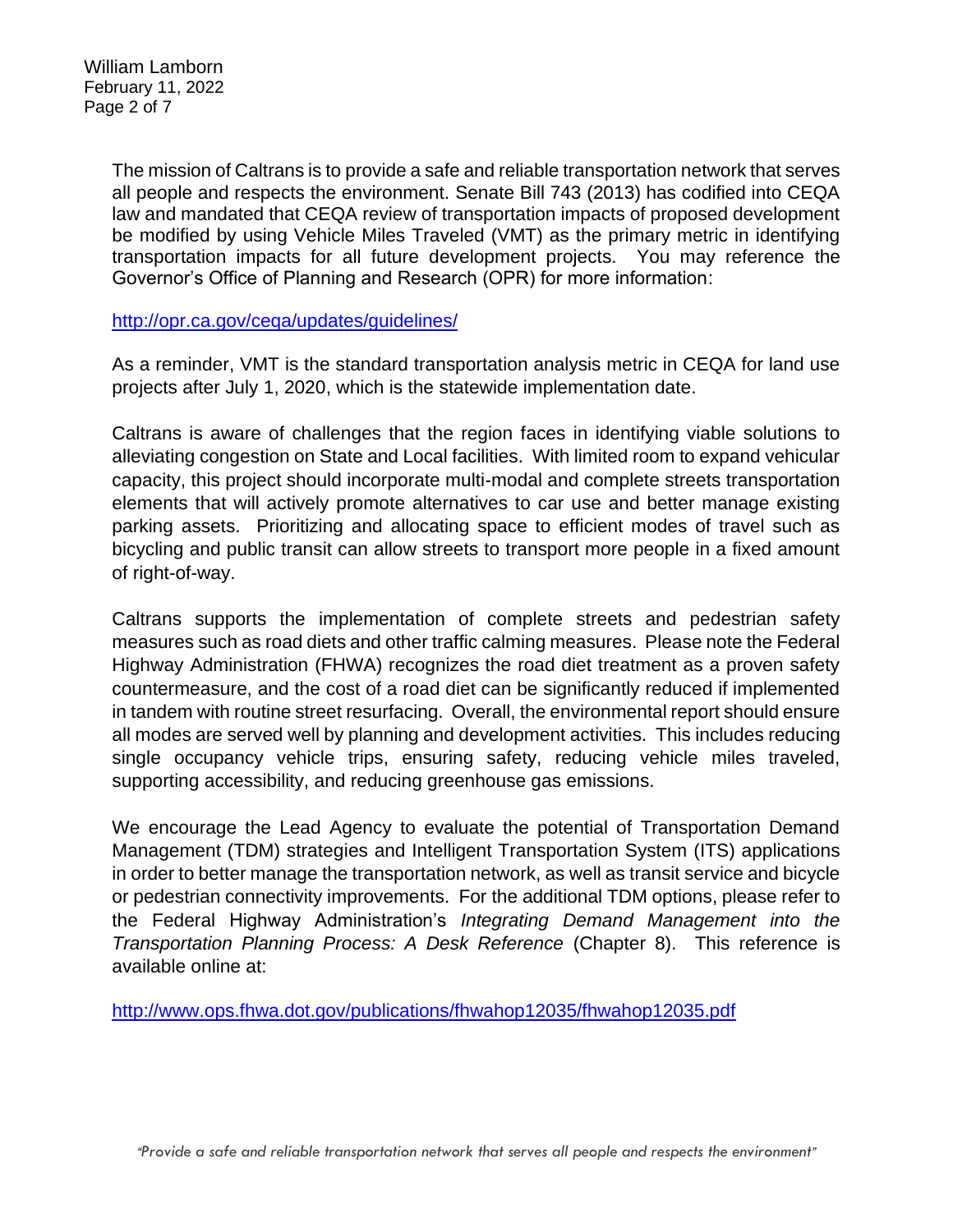You can also refer to the 2010 *Quantifying Greenhouse Gas Mitigation Measures* report by the California Air Pollution Control Officers Association (CAPCOA), which is available online at:

[http://www.capcoa.org/wp-content/uploads/2010/11/CAPCOA-Quantification-Report-9-](http://www.capcoa.org/wp-content/uploads/2010/11/CAPCOA-Quantification-Report-9-14-Final.pdf) [14-Final.pdf](http://www.capcoa.org/wp-content/uploads/2010/11/CAPCOA-Quantification-Report-9-14-Final.pdf)

As a reminder, Caltrans has published the VMT-focused Transportation Impact Study Guide (TISG), dated May 20, 2020 and the Caltrans Interim Land Development and Intergovernmental Review (LD-IGR) Safety Review Practitioners Guidance, prepared on December 18, 2020. You can review these resources as a reference at the following links for this project:

[https://dot.ca.gov/-/media/dot-media/programs/transportation-planning/documents/sb-](https://dot.ca.gov/-/media/dot-media/programs/transportation-planning/documents/sb-743/2020-05-20-approved-vmt-focused-tisg-a11y.pdf)[743/2020-05-20-approved-vmt-focused-tisg-a11y.pdf.](https://dot.ca.gov/-/media/dot-media/programs/transportation-planning/documents/sb-743/2020-05-20-approved-vmt-focused-tisg-a11y.pdf)

[https://dot.ca.gov/-/media/dot-media/programs/transportation-planning/documents/sb-](https://dot.ca.gov/-/media/dot-media/programs/transportation-planning/documents/sb-743/2020-12-22-updated-interim-ldigr-safety-review-guidance-a11y.pdf)[743/2020-12-22-updated-interim-ldigr-safety-review-guidance-a11y.pdf.](https://dot.ca.gov/-/media/dot-media/programs/transportation-planning/documents/sb-743/2020-12-22-updated-interim-ldigr-safety-review-guidance-a11y.pdf)

When a potential safety impact is identified, Caltrans encourages lead agencies to prepare traffic safety impact analysis at the State facilities for this development in the California Environmental Quality Act (CEQA) review process so that, through partnerships and collaboration, California can reach zero fatalities and serious injuries by 2050.

# **Transit**

The Project site is served by several transit lines. The Project is located 1/4-mile from the Metro Rapid 720 bus stop at Decatur Street & 7th Street and ½-mile from the Metro Rapid 760 bus stop at Alameda Street & 7th Street. Three Metro Local bus routes also run within a ¼-mile of the Project Site. Metro Local Route 60 runs on 7th Street and Santa Fe Avenue, and Metro Local Routes 18 and 62 run on 7th Street and Whittier Boulevard. The LADOT Downtown Area Short Hop (DASH) A route has its nearest stop approximately 0.4 miles away from the Project at the corner of Molino Street & Palmetto Street. The various transit routes providing service within walking distance of the Project site. In addition, the Project site is one mile from the Metro Gold Line Pico/Aliso station and approximately two miles from the 7th Street/Metro Center Station and the Union Station transportation hub.

LADOT's *Moving Forward Together* project, which conducted a detailed transit service analysis of LADOT Transit's network, identified a potential route expansion for DASH Downtown Route F, which currently runs between the Financial District and Exposition Park. The potential expansion would connect Exposition Park to Union Station through the Arts District via 7th Street and Santa Fe Avenue.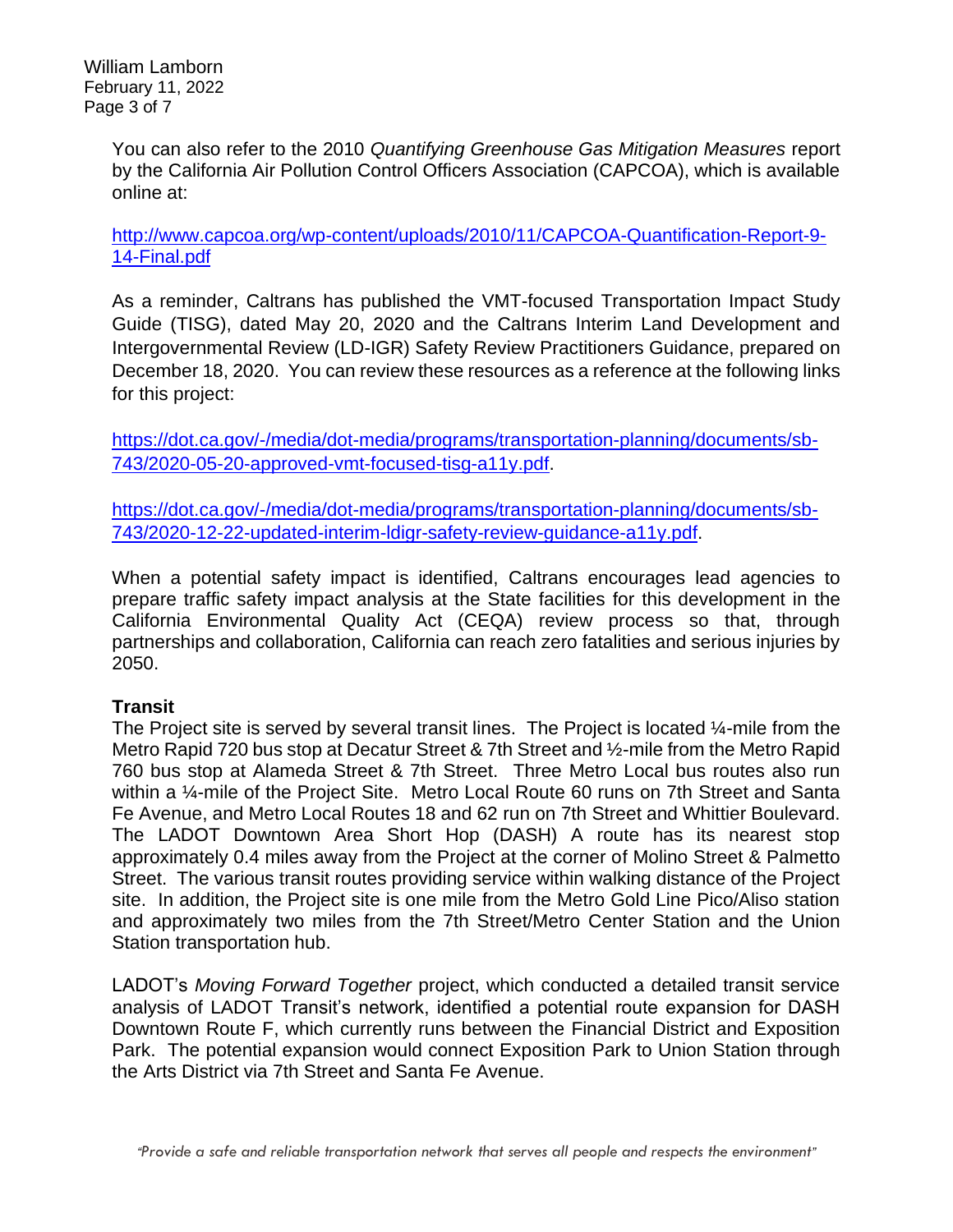The Regional Connector, currently under construction, will better link the Metro L (Gold) Line with the rest of the LA Metro network. As a result of the Regional Connector project, Intersection 4 (Alameda Street & 1st Street) will be reconfigured by 2022 when the Regional Connector project is forecasted to be completed. Future scenarios in this report assume the proposed intersection configuration as provided by LADOT. Potential future expansions to the transit network under study by Metro include the Red/Purple Line extension into the Arts District along the LA River (EIR under development by Metro) and the West Santa Ana Branch Transit Corridor along Alameda (currently in the Metro planning process). The potential Red/Purple Line extension would include a station at 6th Street, adjacent to the Project site.

## **Bicycle and Pedestrian**

The *Mobility Plan 2035* identifies corridors proposed to receive improved bicycle, pedestrian and vehicle infrastructure improvements. The Los Angeles River Revitalization Master Plan also outlines significant bicycle and pedestrian investment along the LA River in downtown (as indicated by the LA River Bike Path). If the river revitalization plan is approved and completed, the Project will be adjacent to the PARC which provides a connection to the facilities along the river and creates a new regional link.

The Arts District won an Active Transportation Program (ATP) grant in 2018 that will allow construction of facilities that improve mobility through bicycle and pedestrian infrastructure. The plans call for new bicycle lanes on Traction Avenue, Mateo Street, and other minor collectors in the Arts District. A protected bike lane is proposed for Santa Fe Avenue north of 1st Street. Pedestrian improvements as part of the ATP grant include new crosswalks at major intersections in the Arts District, including a raised crosswalk at Santa Fe Avenue & 6th Street. Pedestrian Activated Signals are proposed for several crossings along 4th Place, and over a dozen curb extensions/ADA ramps are proposed throughout the area. The Arts District Mobility Improvements will not result in the reconfiguration of any study intersections.

## **VMT Analysis**

The Project is estimated by the City of Los Angeles VMT Calculator to produce a total of 27,040 daily vehicle trips and a total daily VMT of 195,304. The Project with the Deck Concept is estimated by the Calculator to produce a total of 27,493 daily vehicle trips and a total daily VMT of 198,540. The daily residential VMT per capita is estimated at 4.0 for both Project options, below the threshold of 6.0 daily residential VMT per capita for the Central APC. Thus, neither Project option would have a significant impact on residential VMT per capita as estimated by the VMT Calculator. The daily work VMT per employee was estimated for both Project options and is estimated at 6.6, which is below the threshold of significance for the Central APC of 7.6 daily work VMT per employee. Thus, the Project and the Project with the Deck Concept would not have a significant impact on daily work VMT per employee as estimated by the VMT Calculator. In order to ensure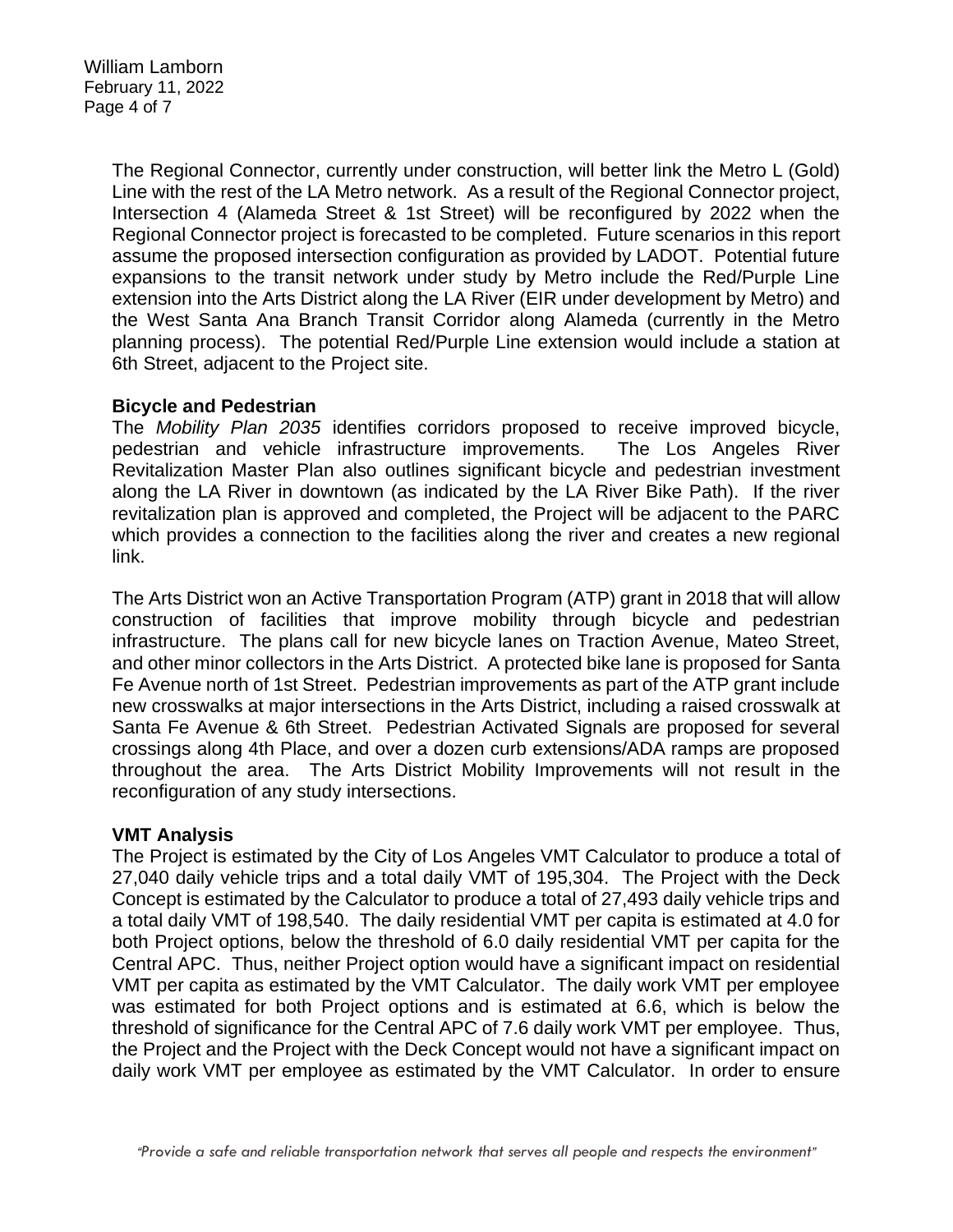William Lamborn February 11, 2022 Page 5 of 7

> this estimated outcome is accurate with reality condition in the future, a post-development VMT analysis with all mitigation measures should be prepared. Additional mitigation measure should be implemented when the post-development VMT analysis discloses any traffic significant impact.

> Since the retail components of the Project are greater than 50,000 square feet, they were evaluated using the City's travel demand forecasting model. The Project with the Deck Concept includes more land uses and programming and results in a higher VMT than the Project. Therefore, the Project with the Deck Concept's results are presented to be conservative. The City's model estimated a total daily VMT of 96,866,000 miles within a 12-mile radius of the Project TAZ when run without the retail components of the Project with the Deck Concept. With all the Project with the Deck Concept retail uses included, the model estimated a total daily VMT of 96,898,000 miles within a 12-mile radius of the Project TAZ. This is a net increase of 32,000 daily miles, or a 0.03% increase from the network before the retail was added. This increase in VMT is considered to be a significant impact, due to the significance criteria identifying an impact when any increase in VMT due to regional retail occurs.

> The Project proposes to implement a transportation demand management program as mitigation to reduce the VMT impacts and trip generation of the Project. A TDM program consists of strategies that are aimed at discouraging single-occupancy vehicle trips and encouraging alternative modes of transportation, such as carpooling, taking transit, walking, and biking. The Project as proposed includes compliance with regulatory requirements and site design elements that would be expected to enhance the usage of walking, biking, and transit modes as alternatives to the automobile.

#### **Transportation Demand Management**

The Project will provide long-term and short-term bicycle parking, bicycle showers, and secure bicycle parking in accordance with the requirements of the proposed Mesquit Specific Plan. The site will be designed to encourage walking, biking, and taking transit. Additional TDM program elements could include measures, such as unbundled parking and discounted transit passes.

The following potential TDM strategies would be applicable for employees working at the proposed Project office and commercial uses and residents living in the dwelling units:

- Commute trip reduction program for office and commercial workers and residents. Also includes TDM marketing and promotion (website and possible mobile app for transportation information specific to the Project).
- Parking cost unbundled from leases for office and commercial tenants, coupled with employee parking cash-out and pricing workplace parking.
- Parking costs unbundled from rent for residential tenants.
- Tenants in the office and commercial uses and residents would be provided with the opportunity to obtain subsidized/discounted daily or monthly public transit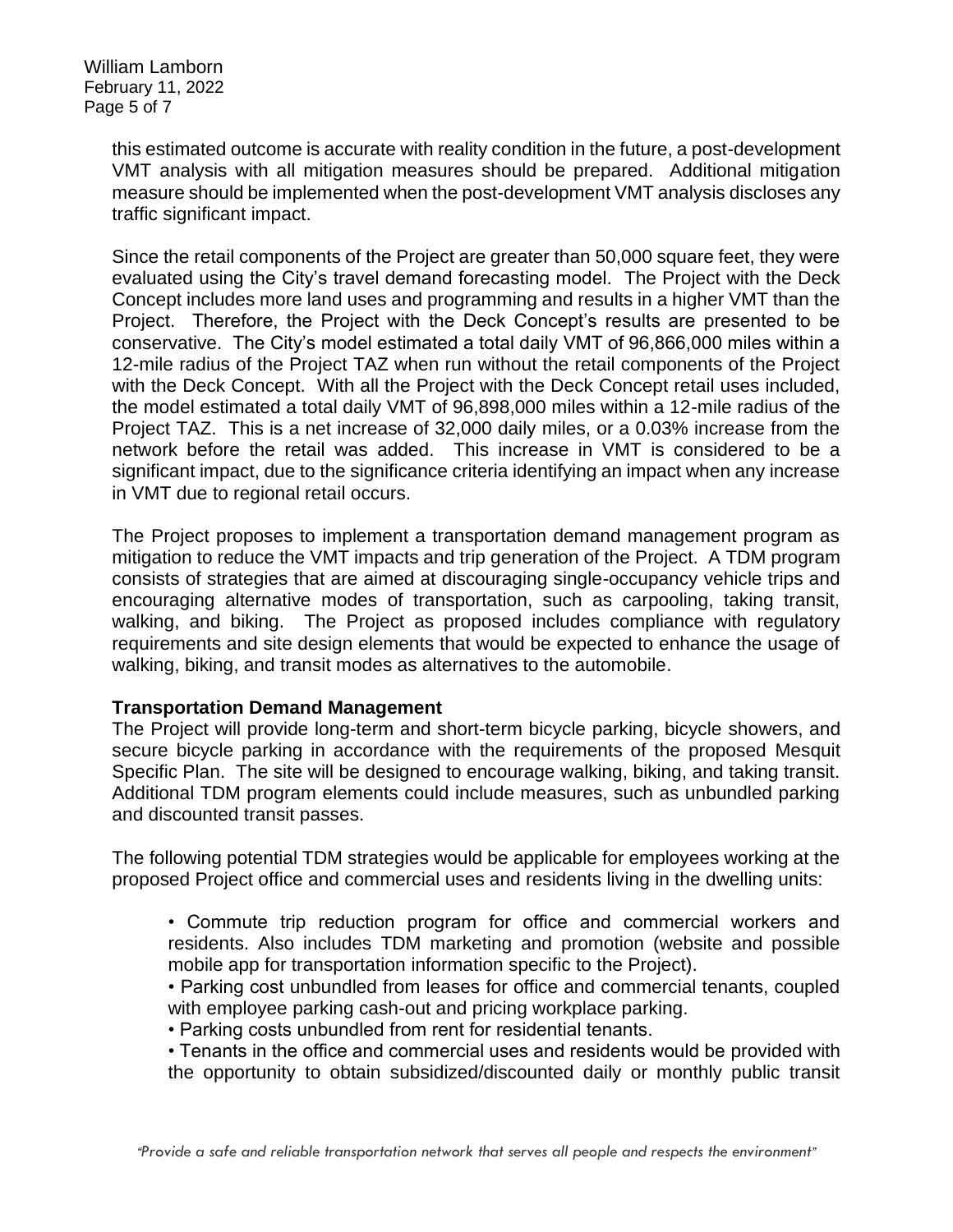passes to use locally/regionally. These passes can be partially or wholly subsidized by the employer and residential management company, respectively.

• A ride-sharing program would be provided by designating a certain percentage of parking spaces for ride sharing vehicles, designing adequate passenger loading/unloading and waiting areas for ride-sharing vehicles, and providing a website or message board for coordinating rides.

• Enhancements/amenities, such as curb cuts and continental crosswalks, at bus stops nearest to Project site:

- Decatur Street & 7th Street: Metro Rapid 720
- Alameda Street & 7th Street: Metro Rapid 760
- Imperial Street & 7th Street: Metro 18, 60, 62
- Molino Street & Palmetto Street: LADOT DASH A
- Improved first-mile/last-mile connections to nearby bus stops
- Mobility hub (carshare, bikeshare, bike repair facilities, and real-time transit information)

With the TDM program, the estimated total daily vehicle trips are projected to be reduced from 27,040 to 24,484 for the Project and from 27,493 to 24,901 for the Project with the Deck Concept. The estimated total daily VMT is projected to be reduced from 195,304 to 176,517 for the Project and from 198,540 to 179,481 for the Project with the Deck Concept. The daily residential VMT per capita is projected to be reduced by 18% from 4.0 to 3.3 for both Project options, which would continue to not be a significant impact under the City's criteria. The daily work VMT per employee is projected to be reduced by 18% from 6.6 to 5.4 for both Project options, which would continue to not be a significant impact under the City's criteria. Nevertheless, the retail VMT impact would remain significant and unavoidable.

## **Freeway Safety Analysis**

For the freeway safety analysis, the Project is projected to add 25 or more trips to the following freeway off-ramps:

- Study Intersection 22: I-10 Eastbound Off-ramp to Alameda Street (AM PH)
- Study Intersection H: US-101 Southbound Off-ramp to 7th Street (AM PH)
- Study Intersection J: I-10 Eastbound Off-ramp to Porter Street (AM PH)

The above three freeway off ramps were analyzed and US-101 southbound off/ramp to 7th street has significant safety impact as it projected to add more than two car lengths(50 feet) to a queue that is extending past the ramp capacity with speed differential more than 30 mph from the mainline freeway US-101. Therefore, it results into significant impact at this location.

When applying City's interim guidance, only Intersection H is impacted. We concur that "the Project applicant shall work with the City of Los Angeles and Caltrans to signalize the intersection of the US-101 Southbound Off-ramp & 7th Street. This would require complying with the Caltrans project development process as a local agency-sponsored